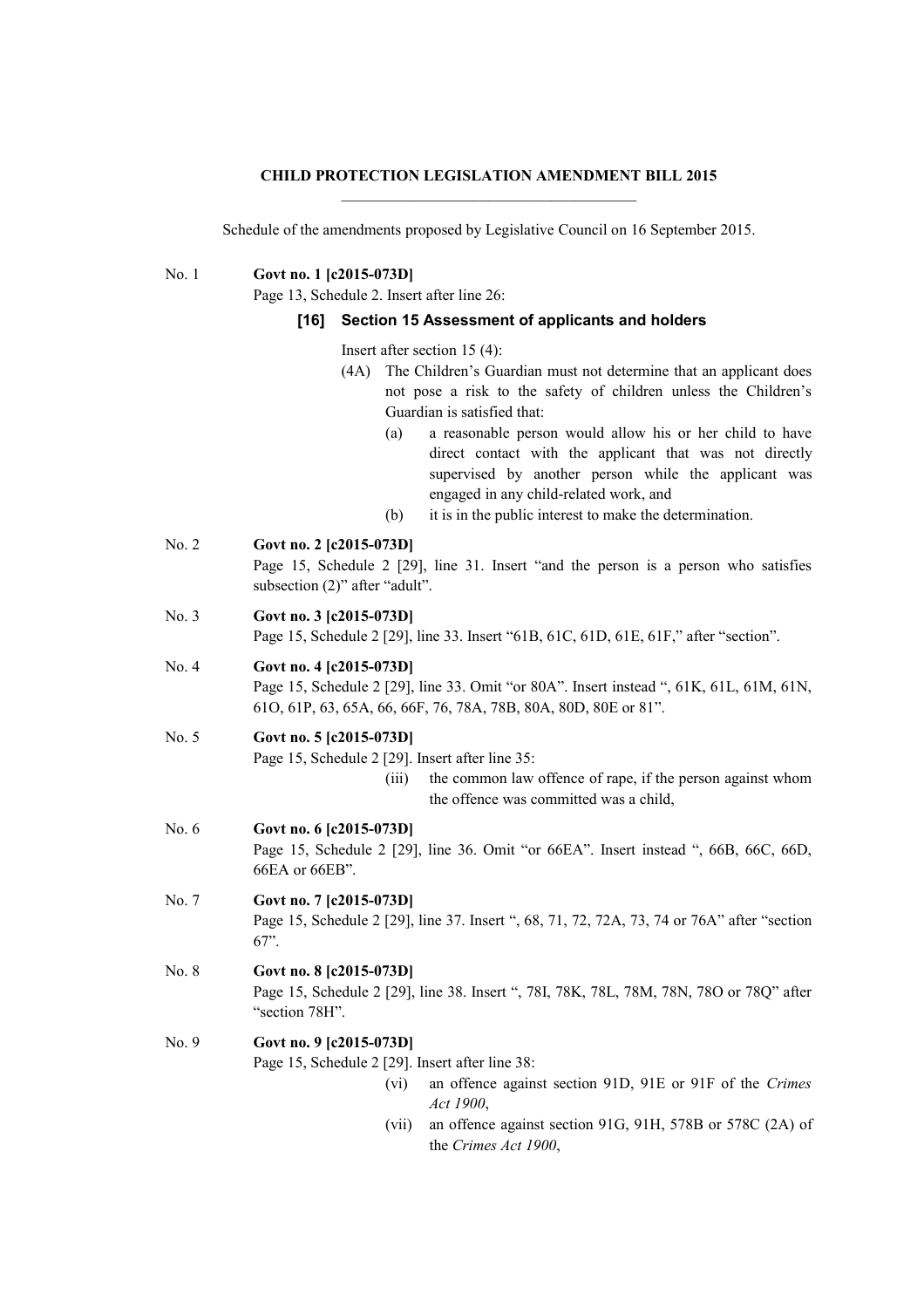#### No. 10 **Govt no. 10 [c2015-073D]**

Page 15, Schedule 2 [29], line 39. Insert "272.8," before "272.10".

## No. 11 **Govt no. 11 [c2015-073D]**

Page 15, Schedule 2 [29]. Insert after line 41:

(vii) an offence against section 272.9, 272.10 (if it relates to an underlying offence against section 272.9), 272.11, 272.12, 272.13, 272.14 or 272.15 of the *Criminal Code* of the Commonwealth,

## No. 12 **Govt no. 12 [c2015-073D]**

Page 15, Schedule 2 [29]. Insert after line 45:

- (viii) an offence against section 273.5, 273.6, 273.7, 471.16, 471.17, 471.19, 471.20, 471.22, 471.24, 471.25, 474.19, 474.20, 474.22, 474.23, 474.24A, 474.25A, 474.25B, 474.26 or 474.27 of the *Criminal Code* of the Commonwealth,
- (ix) an offence against section 233BAB of the *Customs Act 1901* of the Commonwealth involving items of child pornography or of child abuse material,

## No. 13 **Govt no. 13 [c2015-073D]**

Page 16, Schedule 2 [29], line 8. Insert "and the person is a person who satisfies subsection (2)" after "paragraph (a)".

#### No. 14 **Govt no. 14 [c2015-073D]**

Page 16, Schedule 2 [29]. Insert after line 12:

- (2) A person convicted of an offence specified in subsection (1) satisfies this subsection if:
	- (a) the person received a sentence of full time custody for the offence, or
	- (b) any of the following orders was imposed on the person in respect of the offence and the order is in force:
		- (i) a home detention order, intensive correction order or community service order under the *Crimes (Sentencing Procedure) Act 1999*, a good behaviour order under section 9 of that Act or an order under section 12 of that Act,
		- (ii) a conditional release order or recognizance release order under section 20 of the *Crimes Act 1914* of the Commonwealth, or
	- (c) a prohibition order under the *Child Protection (Offenders Prohibition Orders) Act 2004* is in force against the person.